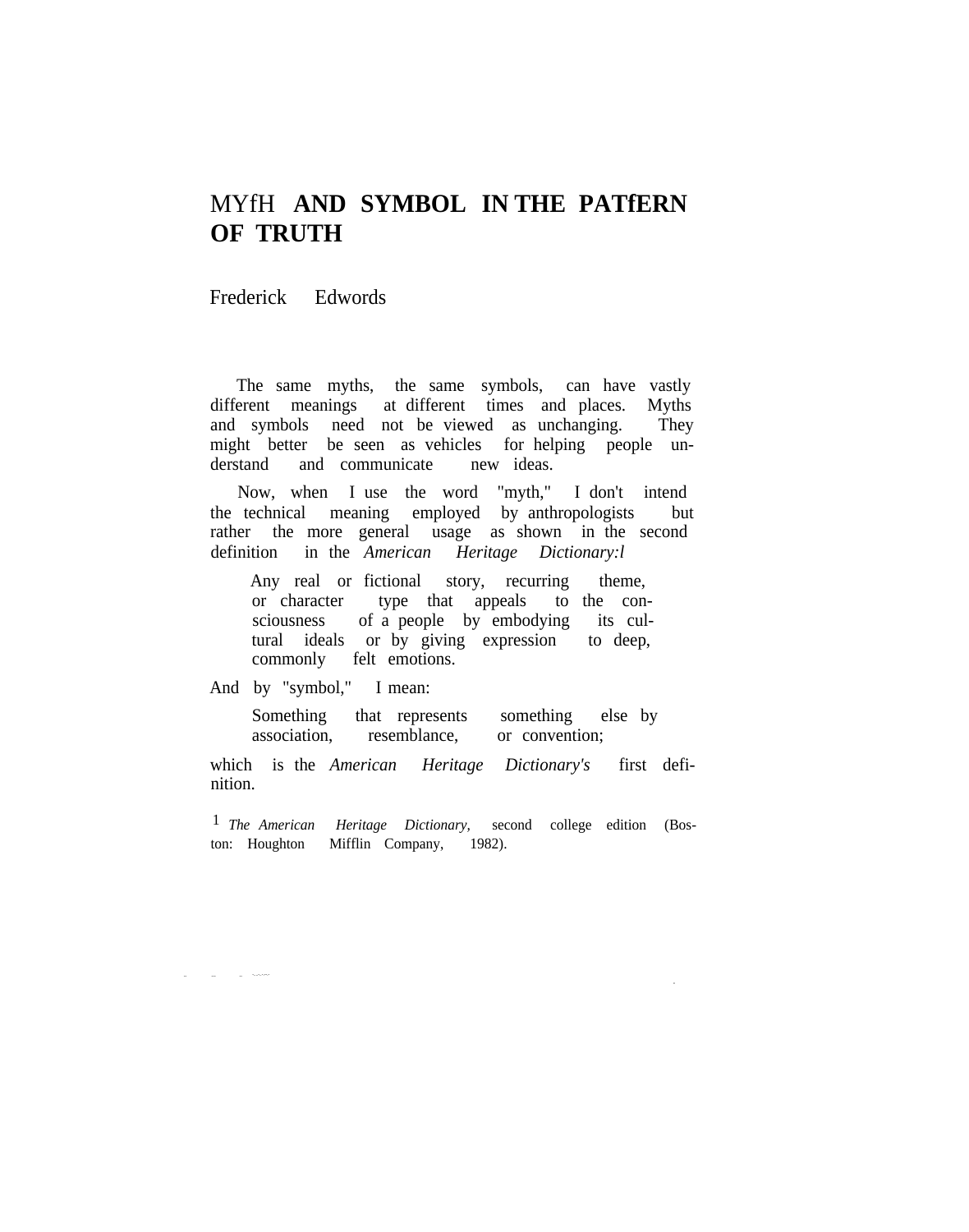Thus defined, myths and symbols are to be found everywhere. And some of the most powerful and influential occur in popular culture, since these are often the ones that have the greatest immediate social impact.

One current and recurring myth-loaded with special symbols and amply demonstrating how myth and symbol can play an active role in the pattern of that thing we call truth-is the myth about vampires.

The first weekend after its release, the Francis Ford Coppola film, *Bram Stoker's Dracula,* raked in thirtytwo million dollars at the box office and continued to draw sizeable audiences for months afterwards. Meanwhile, Anne Rice's fourth vampire novel, *The Tale of the Body Thief,* skyrocketed to the top of the best -seller lists, joined in book stores by at least sixteen other new vampire titles, both fiction and nonfiction, including compilations of older short stories by the likes of Byron, Tolstoy and Poe. At the same time, at least a dozen more vampire films were in the works or slated for release in 1993, while *Buify the Vampire Slayer* and *Innocent Blood* were readied for video and bookings on cable television.

It's not over, yet: a big burst of film and literary activity can be expected for 1997, the one-hundredth anniversary of the novel *Dracula.* Actor Frank Langella meanwhile stars in yet another road -show resuscitation of the *Dracula* stage play.

So the fascination runs deep, an ever-potent imagery enjoying an incredible revival-which is reason enough to use the literary and cinematic vampire as my first example. Vampires, though nonexistent from the standpoint of science, are far from irrelevant. Pervasive myths and symbols never are: they tell a lot about how people feel and about the times in which one lives.

--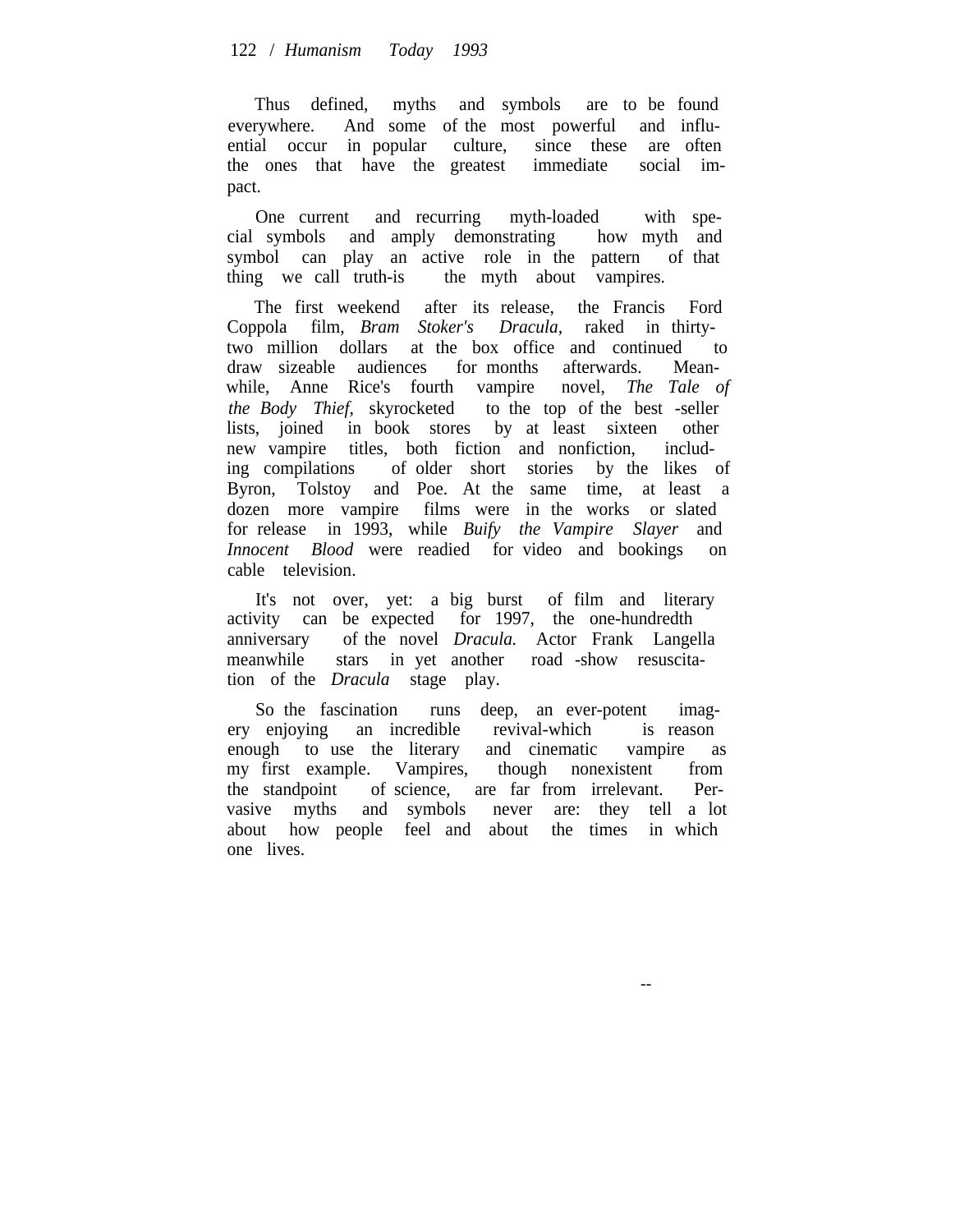Take, for example, the fact that the vampire of eighteenth- and nineteenth-century literature, particularly English literature, is almost always an aristocrat. This is significant when a comparison is made to the earlier imagery from folklore, where the vampire is more often seen as a fellow peasant, perhaps a diseased member of the family who has died and who, through his or her plague and imagined stalkings in the night, drains the life from the other family members one by one. (In many cases, this proved to be a reasonable primitive explanation for a phenomenon now better explained by the germ theory of disease.)

So the nature of the vampire changed when its imagery was moved from folklore to literature. It changed because the audience was different. In such literature, produced by and for an emergent middle class, the vampire becomes a powerful symbol of the evils and absurdities of a predatory aristocracy-a blood-sucking royalty, often linked by family ties to foreign govemments that feeds off the labors of the middle and working classes. Hence, what had started out as a folkloric and superstitious way of explaining the human struggle against nature now becomes a symbolic approach for looking at a particular *class* struggle, a battle the middle class was already winning.

To demonstrate this view of the literature, I need only note certain recurring story elements. For example, there is the depiction of those who conquer the aristocratic fiend as being members of the middle class. They are clerks, professors, elementary school teachers; and they frequently utilize an industrial technology completely unknown to the hopelessly feudal vampire. This is particularly evident in the 1897 novel, *Dracula,* by Bram Stoker. Here the middle class heroes are able to catch the Count before he returns to his castle because they know how to plan their pursuit according to railroad timetables. He, on the other

---.--.--

~--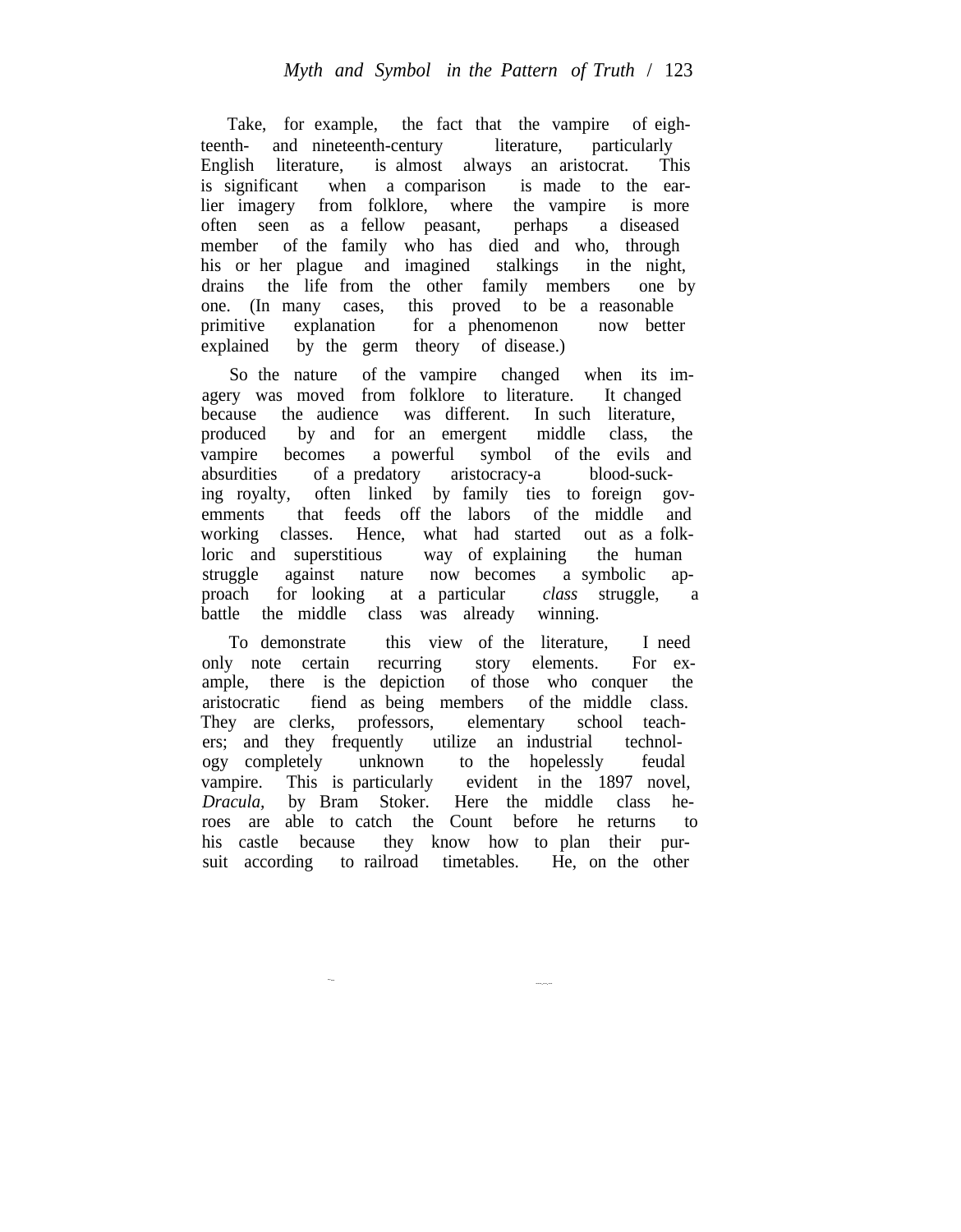hand, is for the most part stuck on a slow-moving sailing ship. Symbolically ratifying and illustrating a contemporary European trend toward throwing off the yoke of monarchy, the heroes pursue him back to his rotting castle, prove that such aristocrats have no heart, and expose him to the public light of day. By this process, the pedigreed ghoul is destroyed and capitalism is freed to flourish.

With the end of World War I, and the resultant fall or diminution of a number of monarchies, this type of vampire imagery slipped from fashion-to by yet another variety. "The war to end all wars" had brought in its wake rampant poverty and disease throughout much of Europe. And to reflect this suffering, a hideously ugly and plague-carrying vampire entered the scene, most starkly drawn in the 1922 German silent film *Nosferatu: The Symphony of Hor*ror. Carl Theodore Dryer's equally haunting Danish film of 1932, *Vampyr,* marked the terminus of this tradition as a more seductive image from Hollywood began to appear.

Not suffering as Europe did, The United States experienced a change of values instead. The lyrics, "How ya gonna keep'em down on the farm after they've seen Paree?" expressed the new worldliness of those returning from the war. The changing morality of the Roaring Twenties followed, making it possible to illustrate not-so-subliminally a growing sexual freedom in the stage production of Bram Stoker's novel. Newemphasis was put on the sensuous symbolism already present in the book; and Lord Byron's century-old imagery of a vampire as a handsome and charming nobleman, suave and cultured, with continental accent and dashing cape, was easily revived. In October 1927, *Dracula* opened on Broadway with Bela Lugosi as the lead. It quickly became a major hit, followed by two national tours that grossed its promoters millions of dollars.

During the Great Depression that followed, public interest in vampire lore increased more than ever. Ray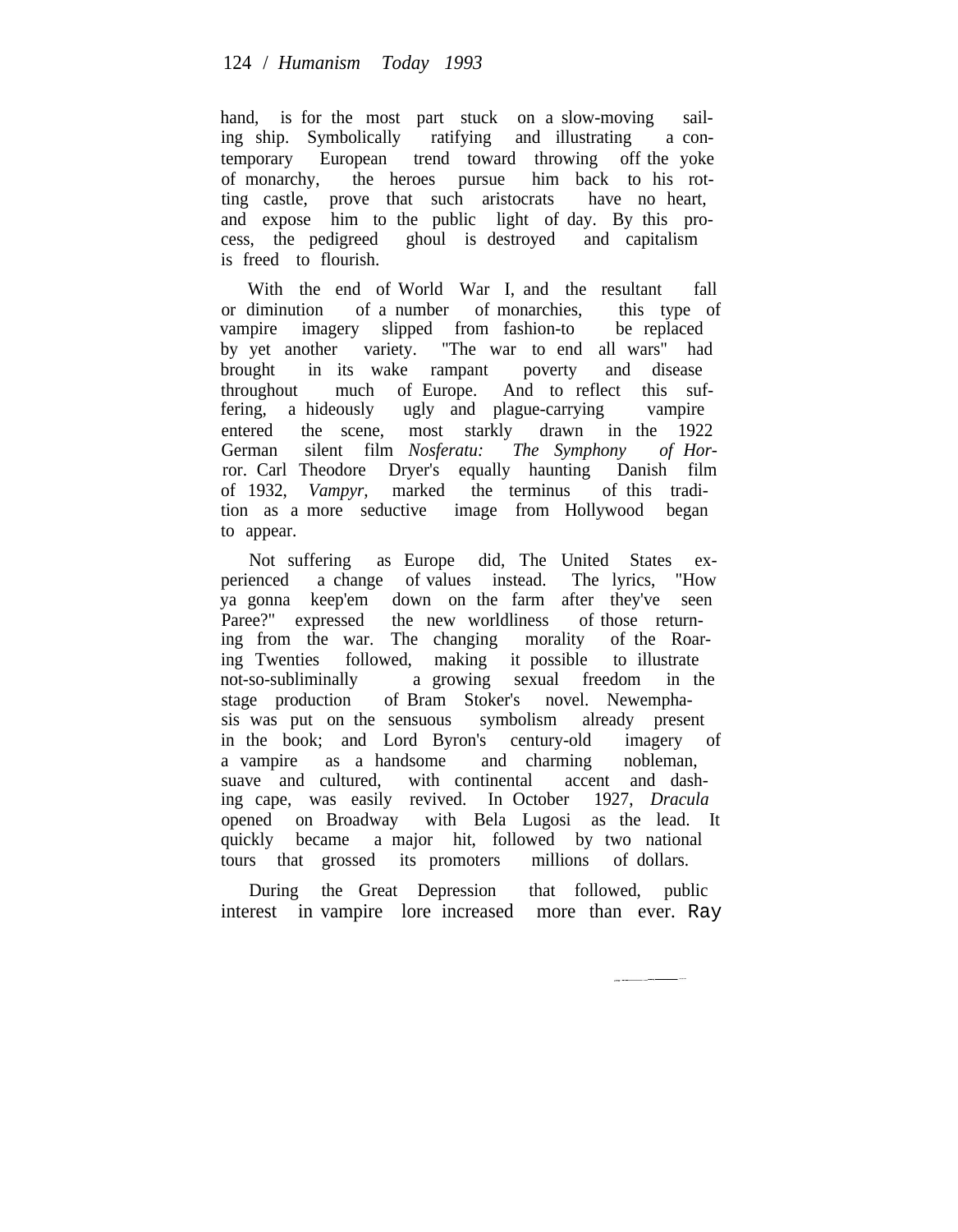Carney, professor of film at Boston University, notes that Dracula always rises again in hard economic times. "Vampires play into our sense of being drained by unseen forces," he explains.2 So the play was transferred to film in 1931, where the mysterious and sexy Count continues to feed off of his victims and to wage war against traditional morality. Such a vampire, of course, can never be allowed to win. He (and in the *1936 Dracula's Daughter,* she) must finally be conquered by cross-bearing religious fanatics who will make it a point to either kill or convert back every sexually liberated woman or man the vampire has created. As such, the vampire tale goes from being a nineteenth-century allegory of revolution to an early twentieth-century image of inexplicable suffering to a mid-twentieth-century allegory of reaction, a story told by those who would save a repressive system of "family values" from the supposed evil influences of an unstable and changing world. Its popularity with audiences, however, stemmed more perhaps from the way it titillated, the way it offered increasingly positive images of "forbidden fruit." Professor Raymond McNally of Boston College, who teaches a course entitled "Terrorism From Dracula to Stalin," has concluded from his research and classroom attendance data that vampires appeal more to women than men. "Women," he says, "find Dracula strangely attractive, a potent, sensuous seducer who knows what he wants and offers safe sex: you can't get impregnated."3

During the 1940s, this sensual approach became a commodity, a product to be marketed through numerous repetitive plots carried out by a stable of recycled actors. The product finally parodied itself in 1948 when Bela Lugosi as Dracula meets his cinematic nemesis, not from the pious vampire-hunter Van Helsing ("We

 $3$  ibid.

<sup>2</sup> Hugh A. Mulligan (Associated Press), "Dracula, a Vampire Doomed to Eternal Remakes," *Buffalo News,* January 7, 1993, sec. C, 2.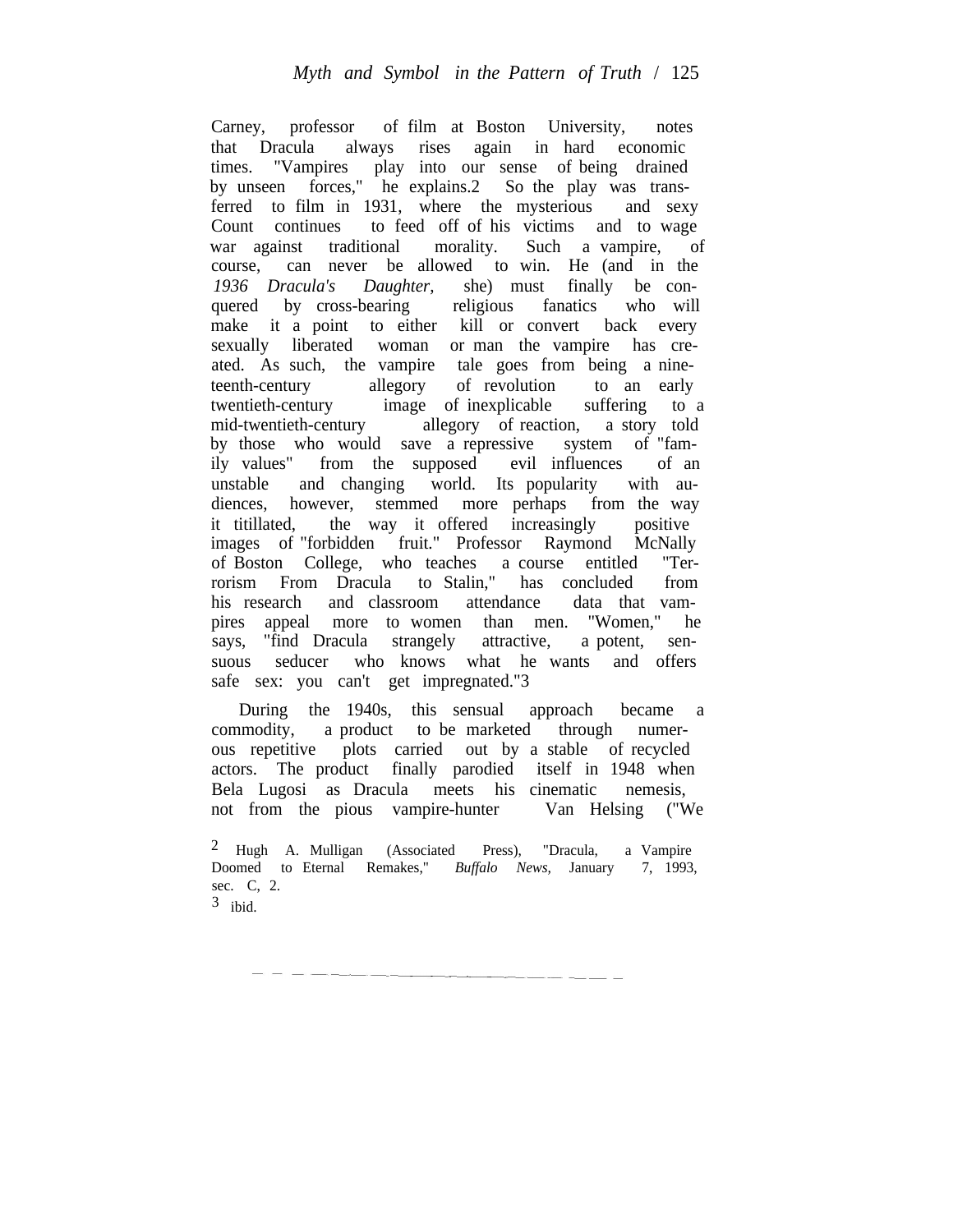have all become God's madmen") but from the bumbling comedians Abbott and Costello.

New postwar sexual revolutions of the 1950s and '60s served to render vampires more attractive, and their victims more willing. Gay and lesbian vampires entered the scene in the 1970s. *Mter* that, a number of other changes began to occur. Ray Carney declares: "The genre really gets interesting in the late '70s and '80s when it gets twisted and reapplied. Bats and bites and virgins are only the costume. The core of the vampire is sexual dynamics, that frightening territory where someone possesses you and you become obsessed. There is a sense of betrayal, of being out of control, of men and women using each other."4

During most of this time, from 1958 to 1979, Christopher Lee eclipsed Bela Lugosi as the quintessential blood-sucking tempter, though sadder than his predecessors and for that reason increasingly desirable. The sadness, in fact, soon became a statement of its own, bringing the vampire into its most recent transformation.

Beginning in the late 1960s, alongside a rising social and global consciousness, some vampires were metamorphosed into tormented and self-deprecating heroes. There was Barnabas of the *Dark Shadows* television series and Louis and Lestat of the Anne Rice novels. These are beings who suffer from an existential inner conflict, uncertainty, and guilt. Try as they may, these vampires cannot help the fact that, in the very act of living, they wreak death and destruction on legions of innocent victims. In short, the vampires become *ourselves-a* people who, while enjoying the become *ourselves-a* people who, while enjoying the consumer society that provides so much life and pleasure, unwittingly and ironically rape and destroy the planet; suck the life out of cultures in the Third World, even the cultures of our own poor. The symbol of the

 $4$  ibid.

- ---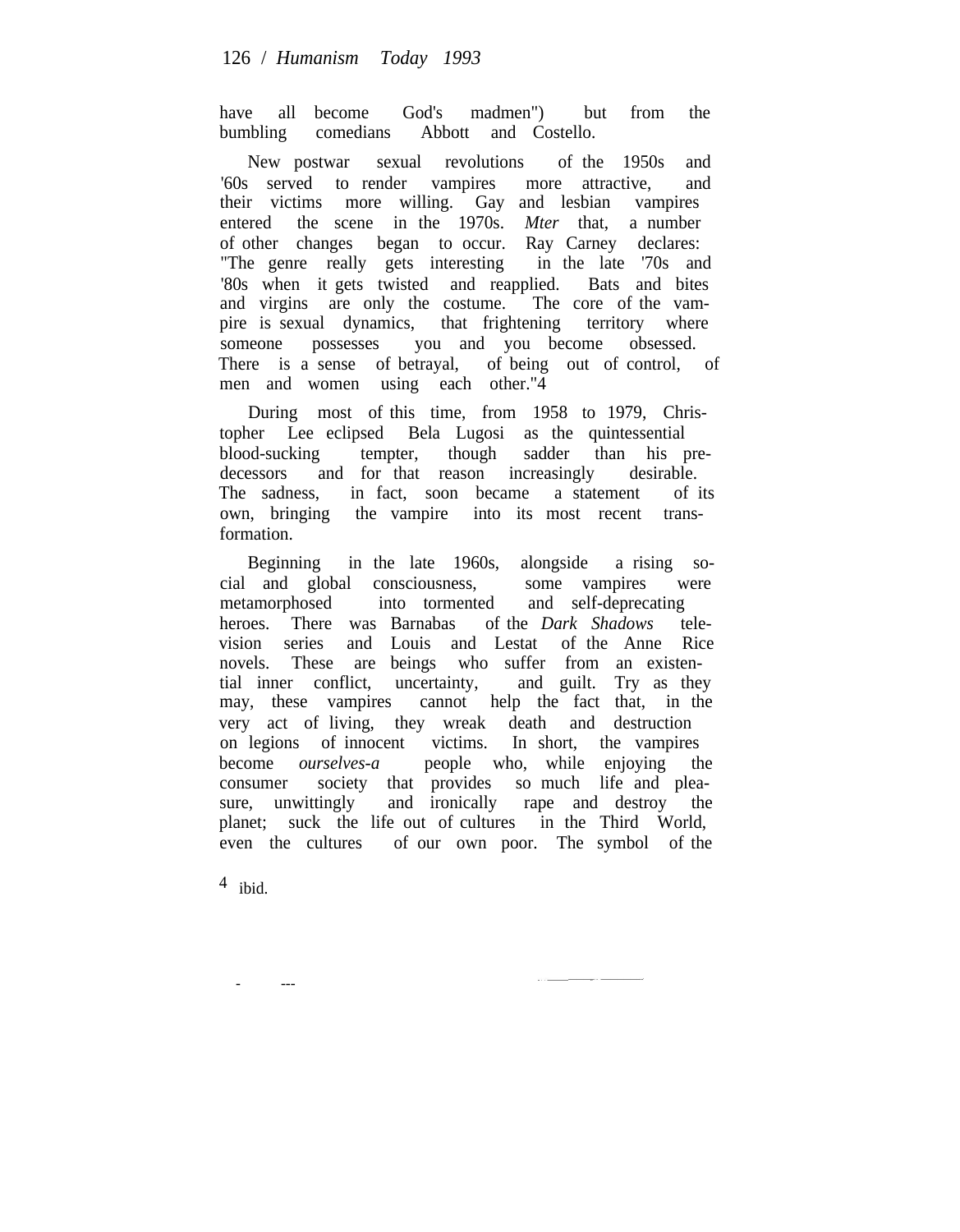vampire thus has come to appeal subtly to a, perhaps, unconscious angst generated by our own witnessing on television of scenes of so many people dying in *M*rica and in our inner cities. Further, it encourages many to consider the idea that today's fat and industrialized nations are comprised of parasites, albeit wellmeaning, feeding off the oppressed.

This most recent change in the meaning of the image indicates that the old style vampire scares us less and less. From the beginning of World War II, we have existed in an environment that has spawned a Hitler, a Stalin, and a Mao-what can a mere vampire do to top that? We live on a technologized planet that permits us to watch battles on television as they happen and allows our country to utilize weapons of mass destruction in "limited wars." As a result, no vampire, no matter how vicious, impersonal or thirsty, can begin to compete with an ordinary eighteen-year-old American soldier sitting behind a 20 MM electric cannon firing seven hundred explosive rounds per minute. Vampires can stir our fears today only if their evil is psychological and grips us in a vice of inner conflict. So, this is what vampires have become-mirrors of our own socially-aware self-doubts.

As such, vampires remain very much with us. In Anne Rice's words, they are "a fathomless well of metaphor,"5 as are so many other myths and symbols.

The common approach in many Humanist and Freethought circles, however, is to debunk rather than understand a superstition-to prove, for example. that a superstition-to prove, for example, that no vampires exist (as if very many people really think they do!). And, when not so engaged, Humanists and Freethinkers tend to forget about myth, legend, and folklore altogether. In the light of a literalistic, almost legalistic, rationalism, symbols and imagery become

5 Tom Mathews with Lucille Beachy, "Fangs for Nothing," *Newsweek* (November 30, 1992): 74.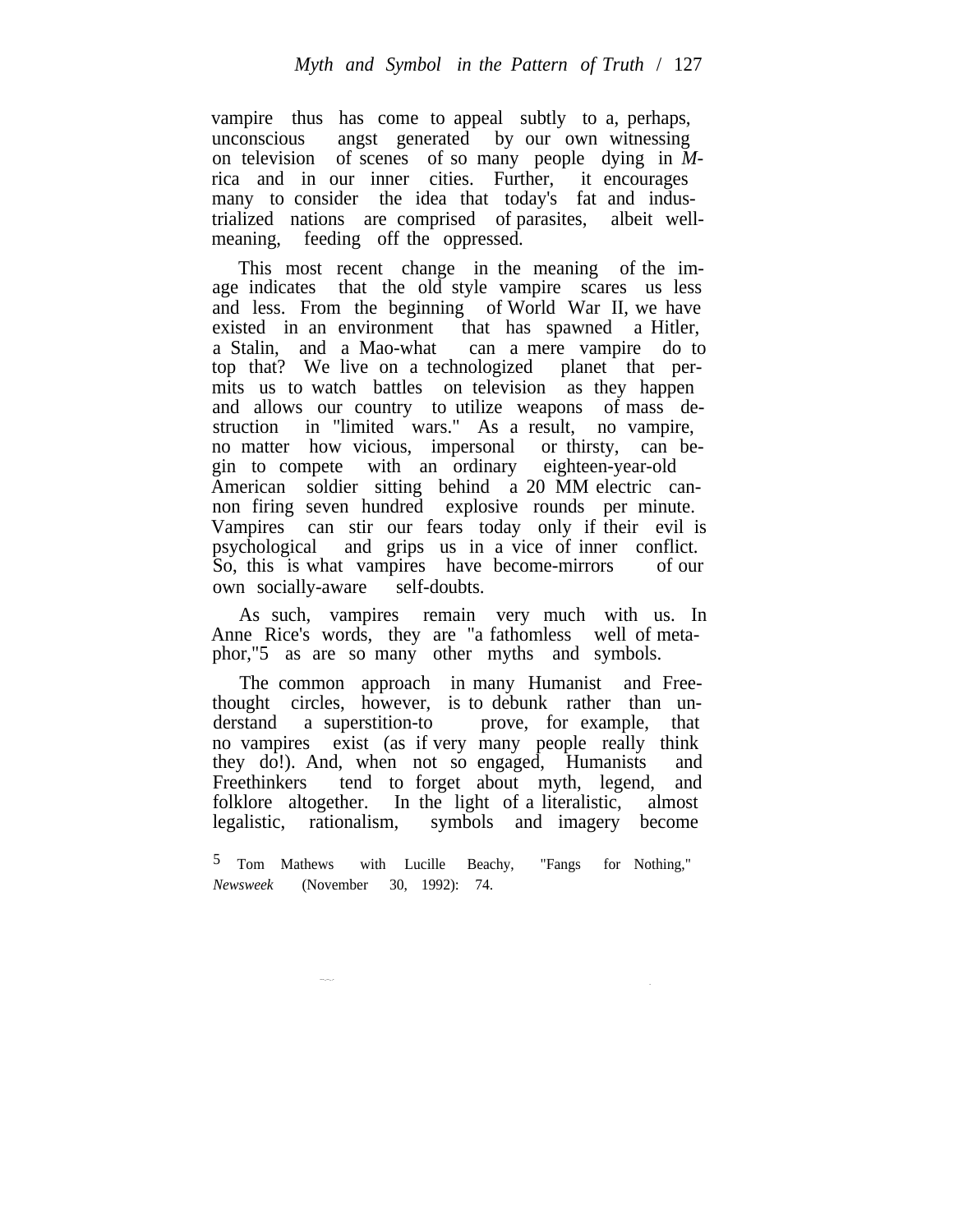annoying, even loathsome to the Humanist. As a movement, however, I think Humanists react this way at their peril.

Myth, symbol, and art have a tremendous impact on society. Though this is often because their appeal is frequently to very human visceral and subconscious feelings, this should not be cause to relegate them to the misty isles of the irrational. Works of symbolic art, narratives both folkloric and literary, are almost always deliberate and even *rational* products of the mind. Behind them stand difficult creative and intellectual processes, not to mention a long and distinguished history of artistic and literary criticism, beginning most<br>forcefully with Aristotle's *Poetics*, where logical and forcefully with Aristotle's *Poetics,* where logical and stringent rules were laid down. Narrative art in particular must stay within certain rational bounds in order to maximize its aesthetic and social appeal.

Humanists who pride themselves in their rationality and common sense need to consider that the story narrative is perhaps the most efficient means of communication known to humanity, one not lacking in intellectual and ethical merits. Whether present in a film, novel, play, poem or song, a well-told story can affect the mind in a way no didactic lecture or philosophical argument usually can-and the idea so imparted will more easily be remembered. That is why, in the lives of so many millions of secular people today, art, literature' and music have supplanted religion as the method of choice for examining ethical and moral questions.

If the Humanist movement is to grow, it needs to reach that secular audience. More Humanists should face and tan into the aesthetic. grow comfortable in face and tap into the aesthetic, grow comfortable the presence of striking images and gripping tales, become at ease with the power of myth and symbol. All great political and religious movements have had their images and stories. There have been hero tales, allegories, legends, and songs. And from these, such

~----- -----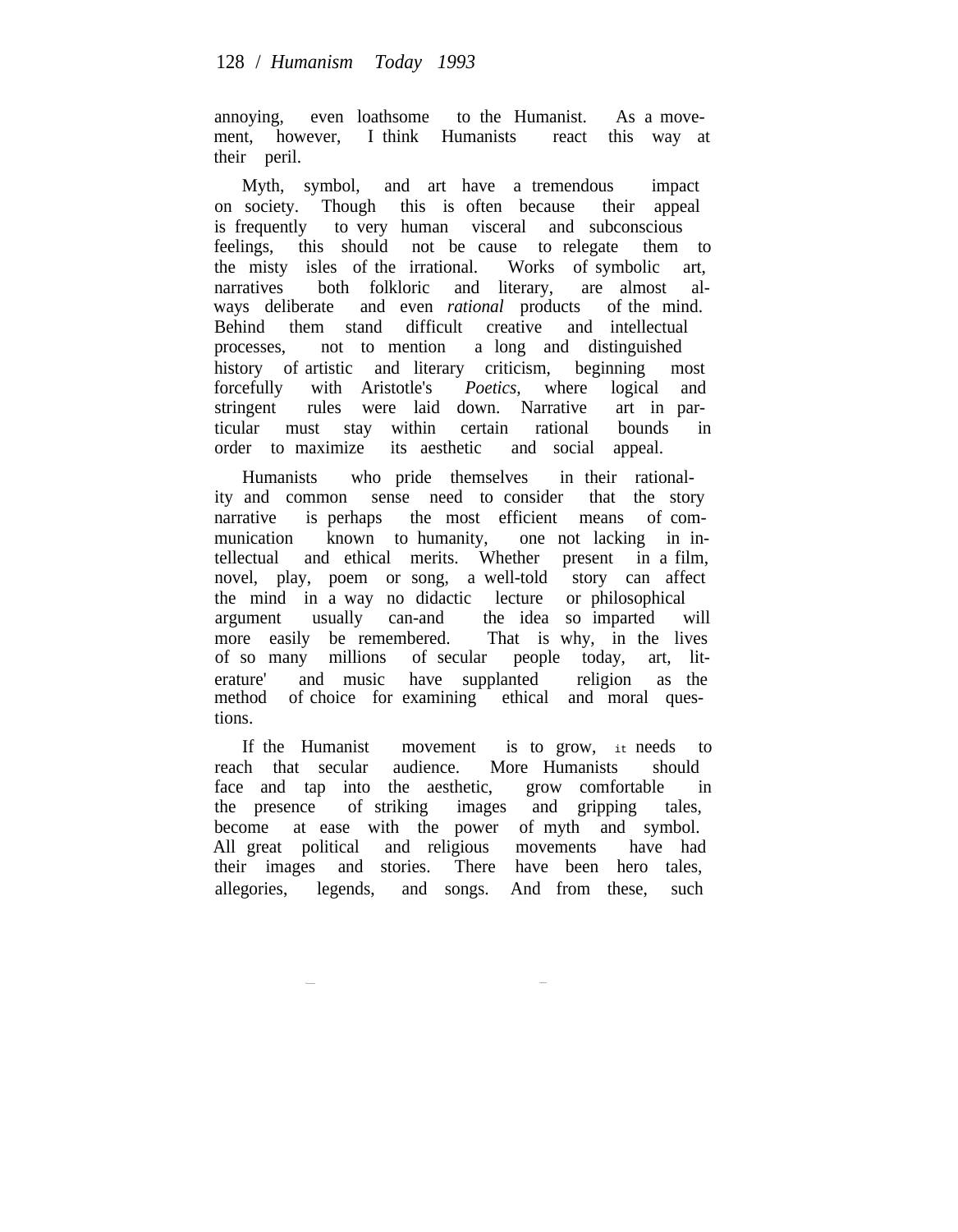movements have derived strength, staying-power and growth.

Jesus told parables. The Bible is a collection ofnarratives, not philosophical arguments. Fundamentalists give personal testimonies, not scientific demonstrations. In short, human beings are captivated by a good story. It is one of the ways people recreate their experiences in order to make sense of them. Stories are part of the rational and analytical process, not mere superstitious substitutes for thinking.

Stories are also democratic. They can reach a wide audience that includes people not frequently engaged in philosophical and ethical discourse-which is why the story narrative may prove to be the vehicle of choice by which Humanism is taken to the people.

If I am right about this, we might ask if there are already any Humanist storytellers, if there exist any Humanist stories. And one only need view a tragedy by Euripides to find out. Consider the following examples.

In *The Bacchae,* Euripides expresses in poetic drama all the seductions and dangers of cultic and fanatical belief. His characters suffer personal tragedy to the very extent that they allow themselves to become caught up in the Bacchic frenzy, or to work dogmatically and undemocratically to suppress the Dionysian cult. And Dionysus, in the end, is exposed as the cruel, capricious and vindictive god that he is. Through him, all his promises of joy through faith are ultimately broken.

In *Iphigenia at Aulis,* a priest declares that Agamemnon has sinned against a god, and this is why the wind has not blown and will not blow to send his thousand ships to Troy. Only penance through the sacrifice of his daughter will restore the god's good graces. So, reluctantly, Agamemnon orders the daughter seized and burned at the stake. She is courageous in the face

--- --

- ---.\_----- --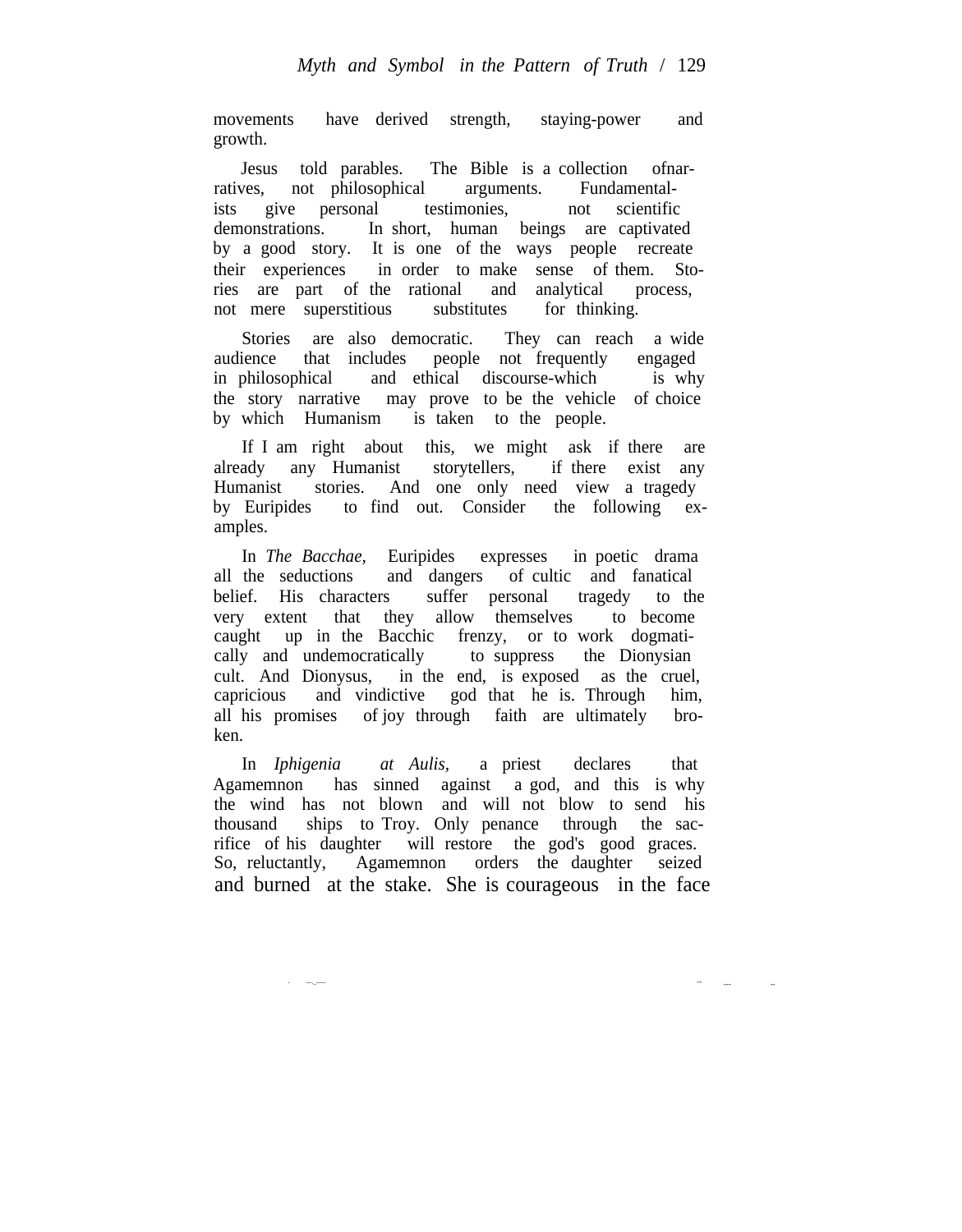## *130* / *Humanism Today 1993*

of death while her father's cowardice before the altar of superstition unwittingly dooms him also-he will later be murdered by his wife to revenge the daughter's death. But, for now, the priest lights the flame, and, ironically, not a moment too soon, because the winds have already begun to blow.

In *The Trojan Women,* the forgotten suffering in the aftermath of every war is laid bare. One undeserved tragedy after another befalls those women of Troy unlucky enough to have survived the final destruction of their once proud city. And why was Troy brought down? For what did so many Greeks and Trojans give their lives? To retrieve a wife charged with adultery.

Euripides criticizes in his plays religious fanaticism, superstition, male domination, war, and other evils. But how often are his works recommended to Humanist or would-be Humanist readers? How often do Humanist groups show the gripping film versions: Michael Cacoyannis's *Iphigenia* and *The Trojan Women?*

As an organized movement, Humanists have not been well-served by a frequent forgetfulness of Humanist storytellers. Yet the literary names are legion: Lucian, Moliere, Shakespeare, George Eliot, Mark Twain, Ambrose Bierce, George Bemard Shaw, Henrik Ibsen, Sinclair Lewis, Margaret Atwood, and Kurt Vonnegut, to name just a few.

In the realm of popular fiction, we often think of science fiction writer Isaac Asimov: not only did his work express Humanist values, but he was directly involved with the Humanist movement as was mystery writer Miriam Allen DeFord. Yet, when it comes to the direct glorification of reason through storytelling, perhaps no writer did more than Sir Arthur Conan Doyle. His character, Sherlock Holmes, by his shrewd use of logic, heroically personifies the power of rationality in action. (Humanists, unfortunately, prefer to focus on the author's private beliefs in the paranormal,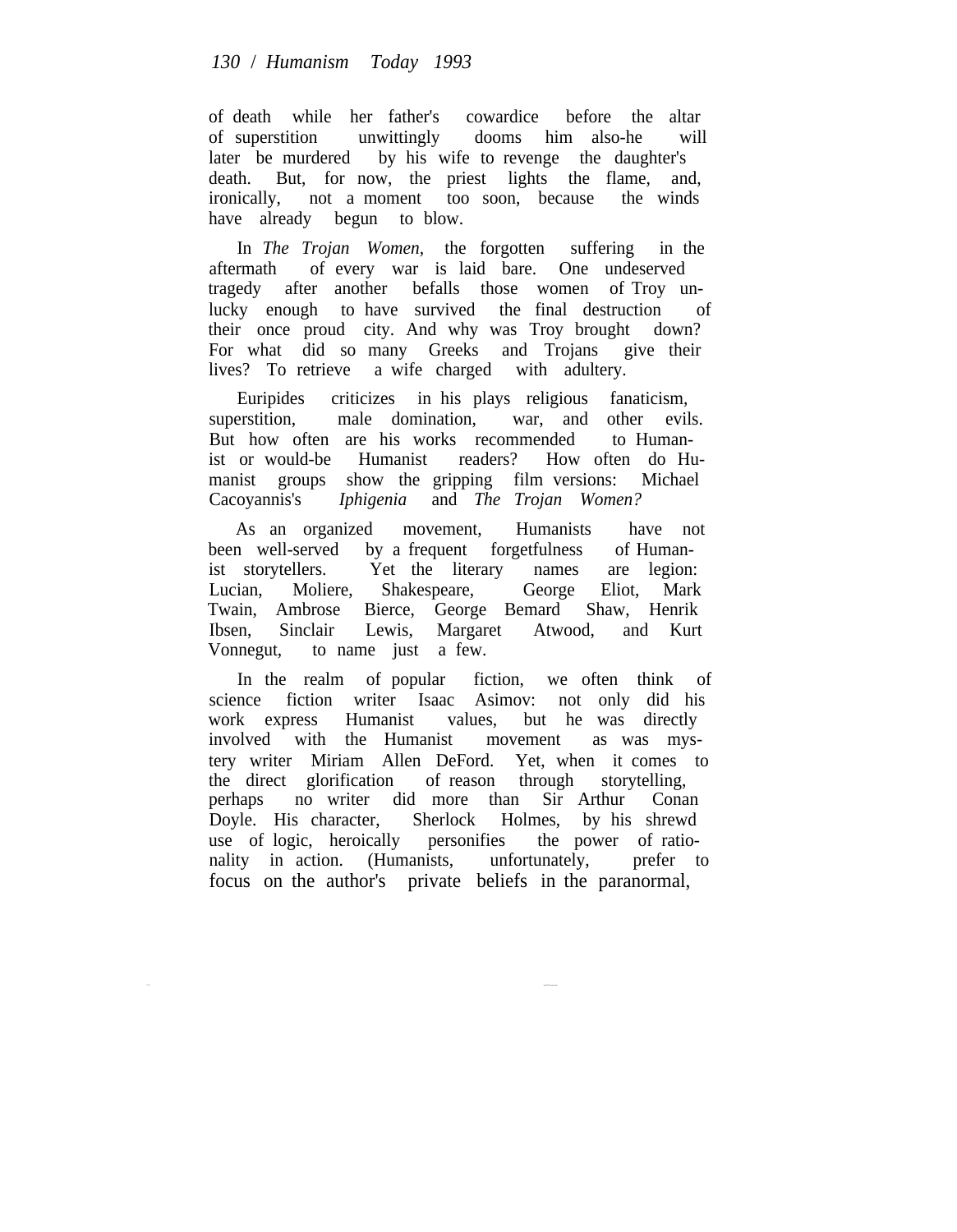especially his promotion of some rather curious photographs of fairies.)

Outside of popular novels and short stories, there is the even more accessible material from television. It hasn't always been easy to deliver Humanist views to the wide audience reached by this medium, but today, due in part to the pioneering work of the late *Star Trek* producer Gene Roddenberry, the public has increasingly become comfortable with various aspects of the Humanist message. An avowed Humanist and atheist, Roddenberry made no bones as to what he was up to: when receiving the 1991 Humanist Arts Award from the American Humanist Association, he encouraged his fellow Humanists to follow his lead and continue to "stick it to them," to keep finding ways to insert Humanist messages. Today on television, numerous shows from time to time present humanistic ideas that years ago would have been quickly censored. So noticeable has this change been that Christian fundamentalist groups frequently charge that Humanists have taken over the networks!

Beyond novels and teleplays, there are other ways to relate stories. As already noted, Jesus told parables. Tribal peoples passed tales around the campfire. But today, in our society, one of the most common forms of storytelling is the joke, some of the most frequent storytellers being nightclub comedians.

A good joke can often illustrate a Humanist point better than can an intellectual argument. Take, for example, the Humanist position that it is foolish to beposition that it is foolish to believe literally in a myth or superstition no matter how persuasive it is. Need one belabor this point with examples of harm from false belief? Or can one just tell the story of the man skiing down the mountain?

So it came to pass that he was alone on the slope. He had removed himself far from his friends and was enjoying the solitude of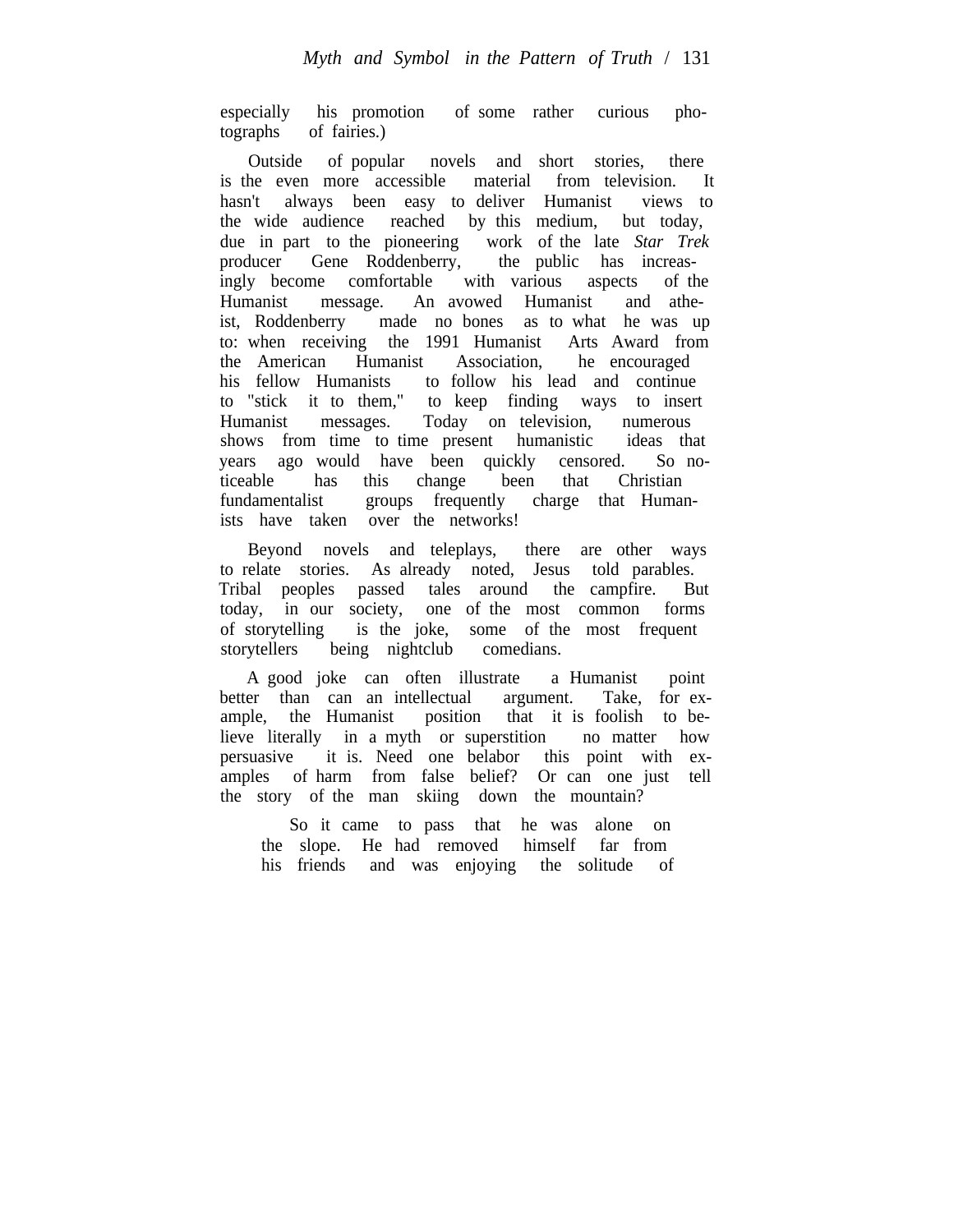nature. As the winter wind whipped through his hair, its sound fusing with that of his skis blading deftly through the pliant snow, a sense of buoyancy transported his<br>mind. ... And distracted him from the jagged mind. ... And distracted him from the jagged reality of a cliff edge rushing rapidly toward his feet.

His eyes fell upon it at just the last moment. He turned his skis sharply to the left, tried to avoid going over, but it was too late. He tumbled down along the sheer face, grasping at anything he might hold, and, by the purest luck, his hand caught a branch and halted his descent.

Halted him, and there he hung.

He was too far down now to clamber up. And as he looked at his feet, still swinging to and fro from the shock of his sudden stop, he could see nothing but a deep and ragged chasm, its floor easily more than a mile below. The branch was all he had. It cracked from the strain, threatening to break under the pressure of his weight.

As he held on, pale with fear, he slowly, cautiously, so as not to stress the branch even more, let out a cry: "Is anybody there?!"

The words bounced off of the ridges and echoed through the gulf. He waited. There was no answer. So he called out again. "Is anybody there?!"

Again, the words reverberated against the silent rocks. But this time, slowly, sensuously, with increasing clarity, a soft and protective voice began to rise up from the depths of the chasm. Feminine and sweet, it spoke with welcome words. *"I* am here." Its delicate tones seemed to fill the mountains. "I am here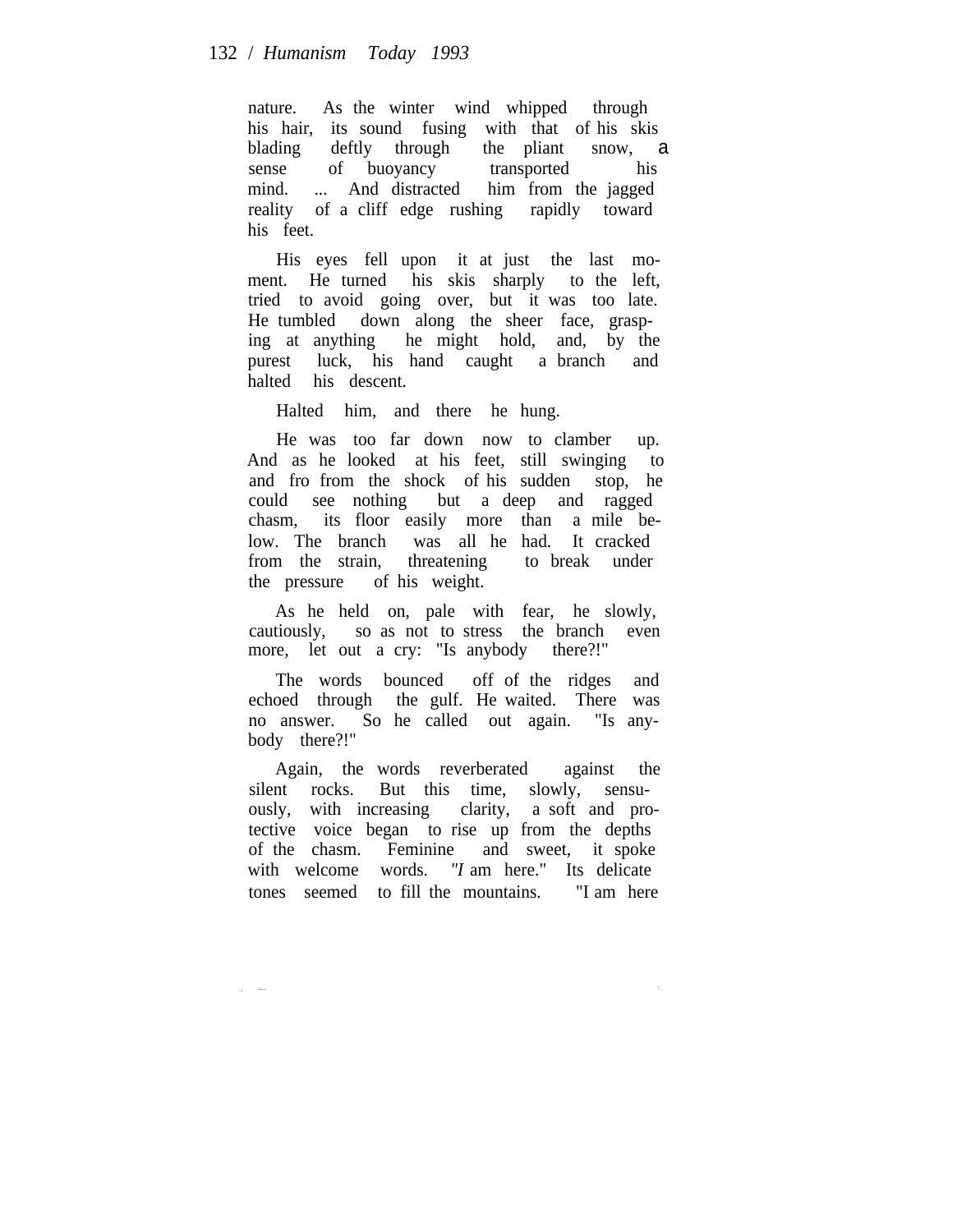for you, the Goddess of the Abyss, the Mother of the Crags. I will protect you! Let go of that branch and allow yourself fall, safe into my arms. Trust me. Have faith in the salvation of my warm bosom."

As her last words slipped away, cool into the depths, the man continued to hold on, perplexed. He looked about. He thought and wondered.

And then, after a long and considered silence, he shouted out, "Is anybody *else* there!"

Or let's take the Humanist argument that it's an easy thing to believe in the wrong religion, the wrong god. What proof has anyone that they've chosen aright? A person needs verification if he or she really wants security.

But why go on? Just tell the joke about the sky diver.

And 10, the time had come to pull the rip cord and release her chute. So she pulled it. She pulled it as she always had. She pulled it hard and waited.

But nothing happened.

She pulled again, harder, again and again, until it broke loose in her hand-but the parachute remained as tightly packed as before.

And she continued to fall free, the green earth rising up, rapidly, to greet her.

In her struggle, a beaded cross she'd chained about her neck worked free of her blouse and began to swing out in mid-air. It dangled before her eyes. It dangled until, suddenly, in a desperate rush of panic and faith, she grabbed it. Holding it tightly she shouted out loud, "Oh, Saint Francis, save me!"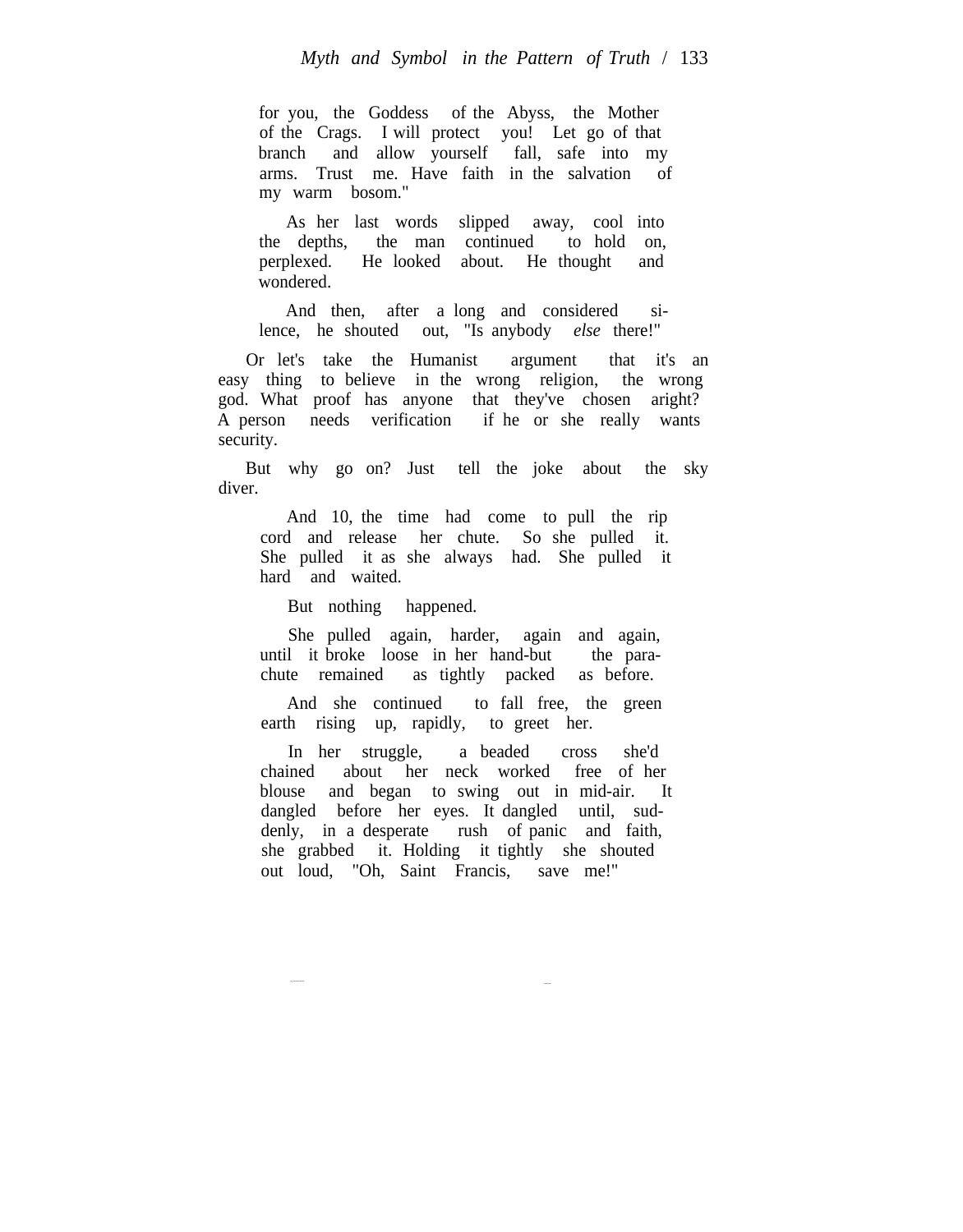She prayed as she shouted, hope linked with fear in what she knew was her last gasp of belief.

When out from the clouds above streaked a giant hand. Like lightening it seized her body and held her firm. Protectively it ended her fall. And the woman heaved a sigh of relief and thanksgiving.

"Oh thank you! Thank you, dear Saint Francis. You are my guardian, my hope, my solace. I will honor you forever, dear, dear Saint Francis!"

But a thunderous voice in the sky inquired loudly, "Ignatius' or 'of Assisi?"

The woman swallowed hard and thought. She looked at the hand that held her. And then, with a trembling voice she chose, "of Assisi. "

Suddenly the hand opened, her free fall resumed, and the voice boomed loudly, "Wrong!"

Then there's the point about how, with blind faith, agreement between people isn't really possible: once the Humanist triad of reason, observation, and compassion is abandoned as a standard of judgment, there no longer is any common ground humans can find. Might becomes right, and differences between individuals and groups must be settled by force.

No need to venture into the labyrinth of logic and epistemology to argue this. Just do as Mark Twain did in *The Damned Human Race,* and tell the story of a little scientific test.

Among my experiments was this. In an hour I taught a cat and a dog to be friends. I put them in a cage. In another hour I taught them to be friends with a rabbit. In the course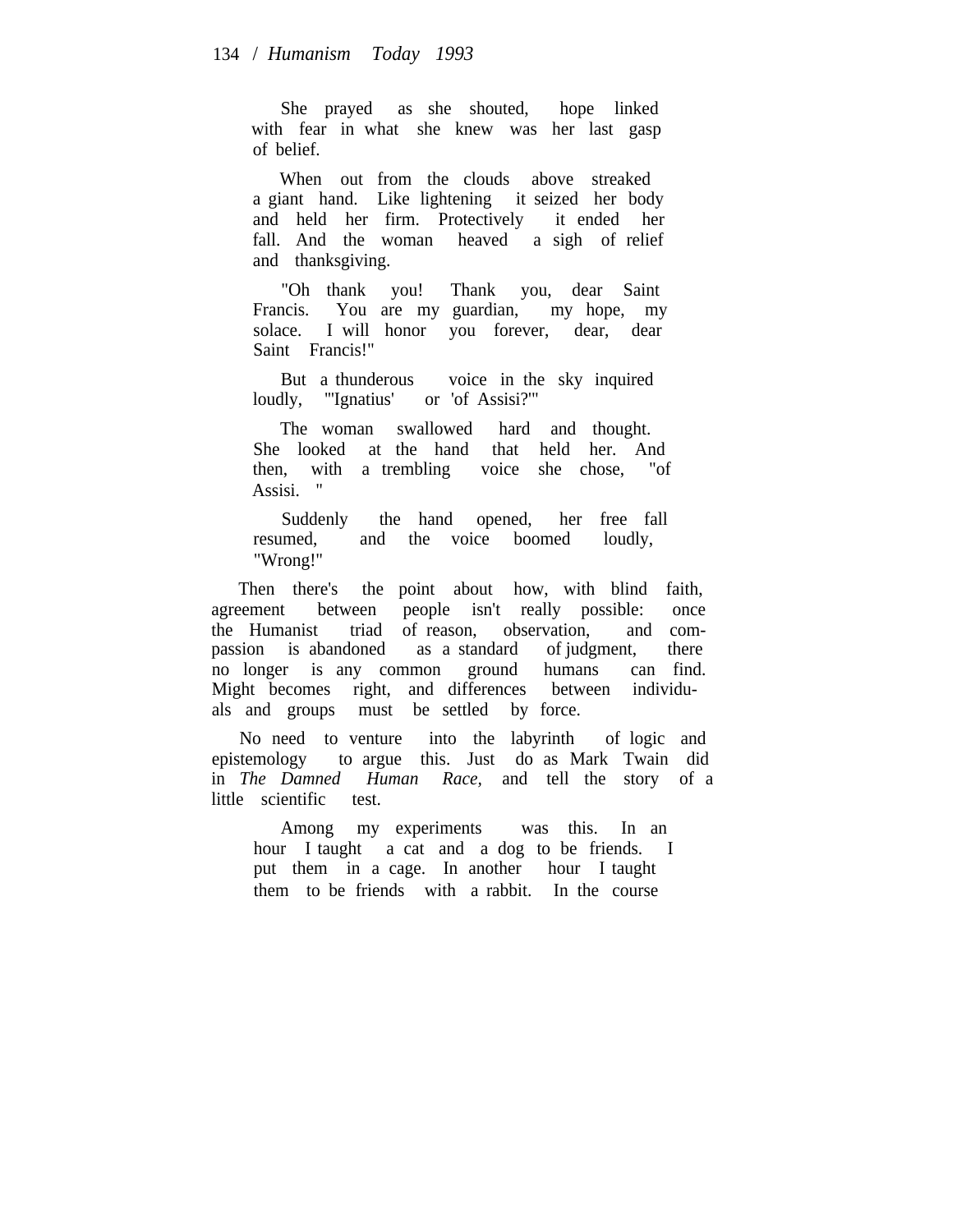of two days I was able to add a fox, a goose, a squirrel and some doves. Finally a monkey. They lived together in peace; even affectionately.

Next, in another cage I confined an Irish Catholic from Tipperary, and as soon as he seemed tame I added a Scotch Presbyterian from Aberdeen. Next a Turk from Constantinople; a Greek Christian from Crete; an Armenian; a Methodist from the wilds of Arkansas; a Buddhist from China; a Brahman from Benares. Finally, a Salvation Army Colonel from Wapping. Then I stayed away two whole days. When I came back to note results, the cage of Higher Animals was all right, but in the other there was but a chaos of gory odds and ends of turbans and fezzes and plaids and bones and flesh-not a specimen left alive. These Reasoning Animals had disagreed on a theological detail and carried the matter to a Higher Court.6

Finally, there's the point we like to make about the credibility of outrageous reports, about how extraordinary claims require extraordinary evidence. David Alexander recounts this story, a great testimony to use on those door-to-door witnesses trying to tell *you* a tale. He wrote:

Penn Gillette, the loquacious member of the magic and comedy team of Penn and Teller, has a friend who writes comedy. When<br>Penn's friend is approached by a Bible-Penn's friend is approached thumper, he jumps right into the following dialogue:

"Have you been saved, brother?" asks the fanatic.

-

--. -.-----

<sup>6</sup> Mark Twain, "The Damned Human Race" in Bernard DeVoto, ed., *Letters from the Earth* (New York: Fawcett World Library, 1962), 180-81.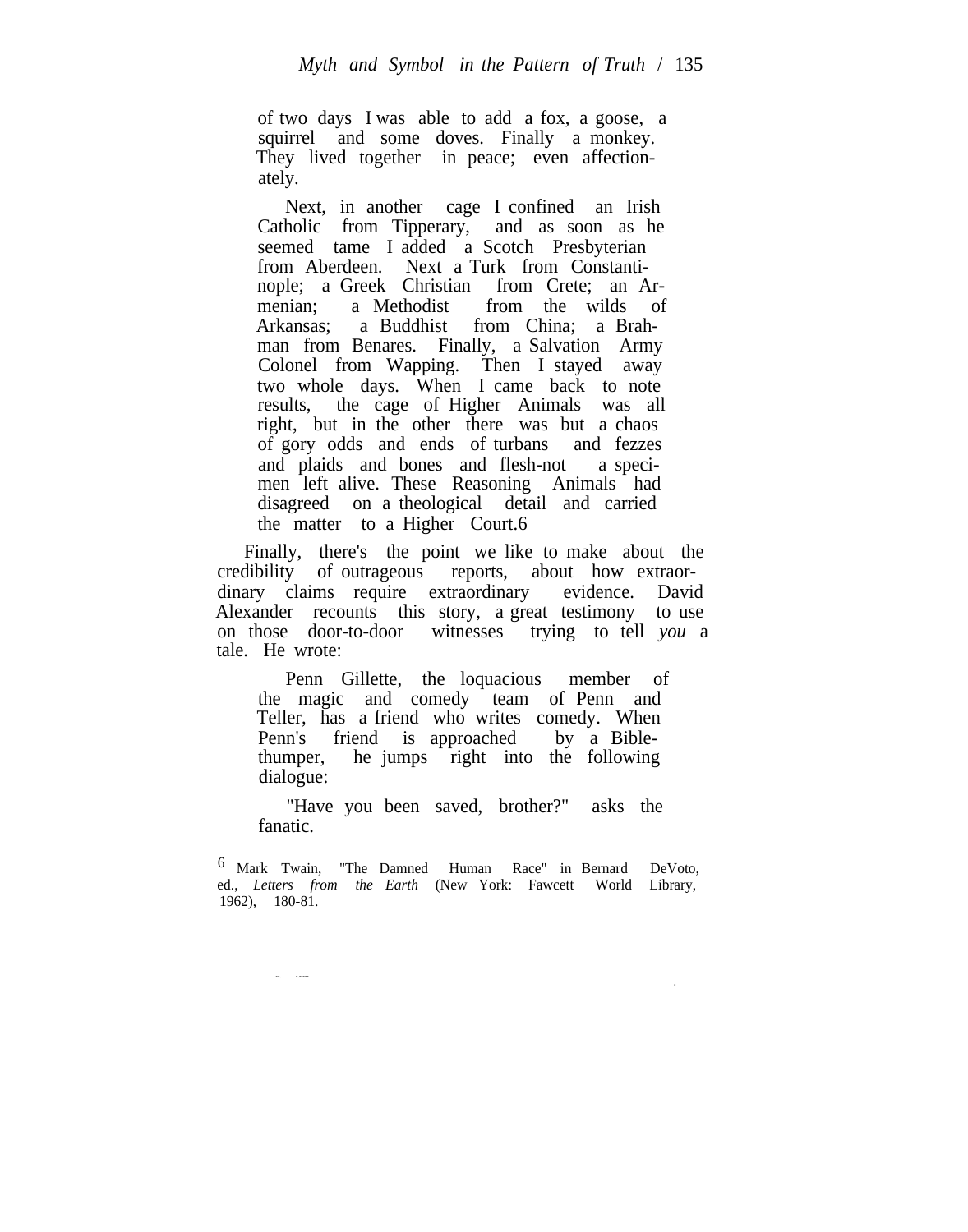"Yes, I have," replies Penn's friend.

"Praise the Lord."

"Yes, I was a sinner, awash in alcohol and drug abuse, but I was delivered from sin and saved by the Lord," the comedy writer continues.

"Praise the Lord," replies the proselytizer.

"But that's not all. I was working in my shop a few weeks ago when I accidentally cut off my index finger with a saw. It was just hanging by a thread of flesh. I cried out to my wife to call an ambulance, and then I realized that I had Doctor Jesus! So I put the finger back in place and prayed to Jesus for a healing. I felt heat in my hand and when I looked, my finger was almost completely healed."

"Praise the Lord!" comes the automatic but enthusiastic response.

"Then just last week," the comic goes on, "my son accidentally fell in front of a steamroller working on the road. Flattened the poor kid right down like a pancake. But not to worry, I had Jesus on my side. I prayed a mighty prayer and my son popped right back into shape and began to play. Praise the Lord."

The proselytizer belts out the perfunctory "Praise the Lord," only now with a hint of skepticism.

"But that's not the most amazing thing. My wife was working in the garage and slipped on a puddle of grease. She fell on some garden tools and accidentally cut her head off. Well, after my experiences with my finger and my son I didn't even bother to call an ambu-

-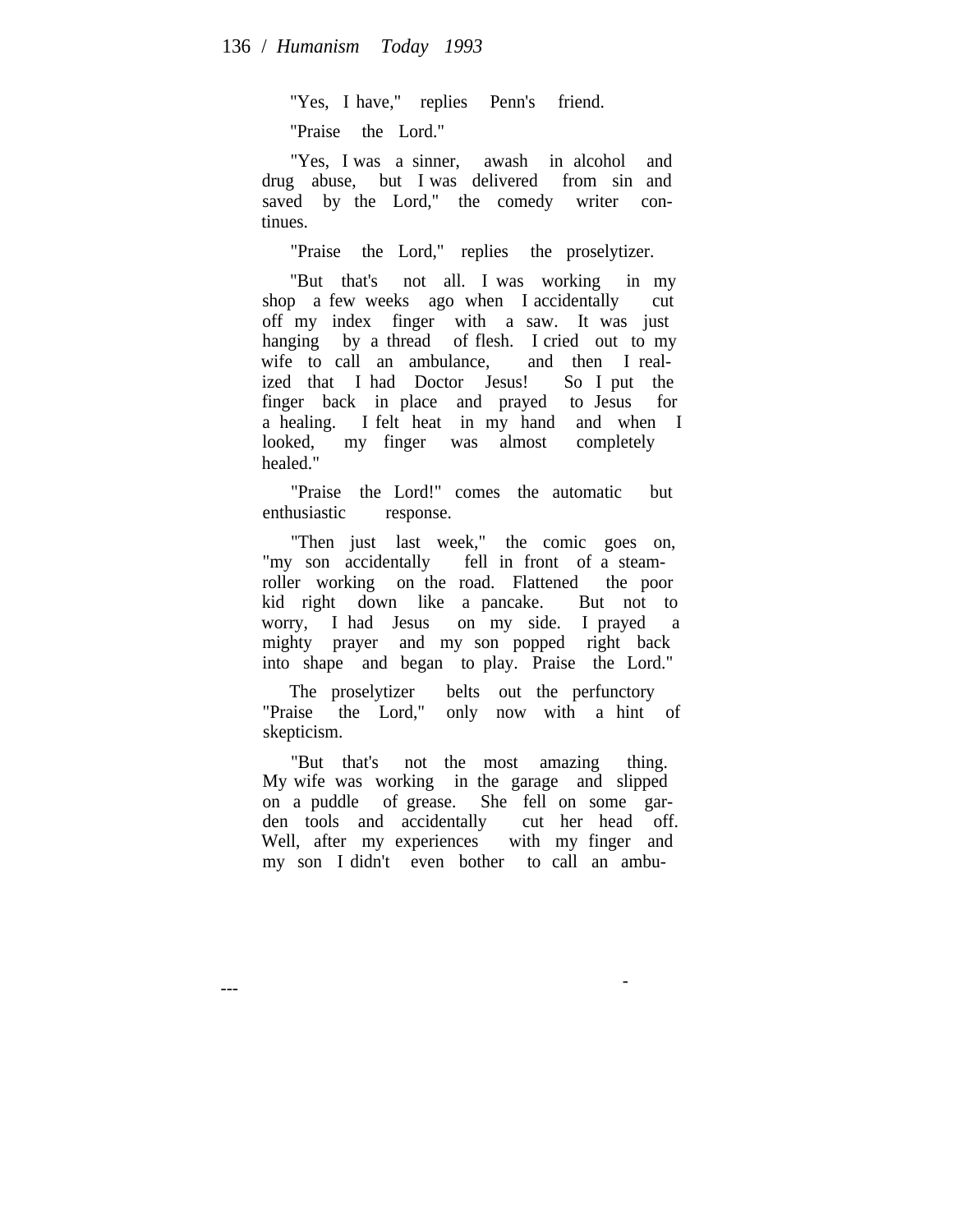lance or a doctor. Ijust put her head back on straight, prayed to Jesus as I've never prayed before, and in an instant she was complete and whole."

By now the religious salesperson is quite perplexed and looks the comic in the eye and says, "I find that hard to believe."

To which the comic instantly responds, "Oh? Which part?"7

Stories can go a long way toward making a point. Therefore we need not define our philosophy exclusively in abstract and intellectual but in aesthetic terms as well.

Which is where postmodernism comes in.

In many ways, postmodern philosophy is an expansion of all that was least helpful in early 20th-century Humanism: the infatuation with analysis and the scorning of art. Taking a lead from the Logical Positivists and their "ordinary language analysis," postmodernists not only continued the view that religious statements were essentially poetic utterances, but applied the same linguistic dissection to science as well. To them, all our supposed truths are "metanarratives," mere myths and stories.

But this ought to teach us something. Instead of seeing their efforts as serving to rob the world of science, to reduce it essentially to some sort of fictional literature, we can view their work as rather equalizing the two, and hence unwittingly lifting the story narrative closer to the level of meaning traditionally ascribed to science alone! Then storytelling can become philosophically respectable again. Plato, in his dialogue style of philosophizing and with his frequent use of examples

7 David Alexander, "Fun with Missionaries," The Skeptical Eye, *The Humanist,* 50:5 (September/October 1990), 46.

--- -. - -- -- --. -.---

-.. -

 $-$